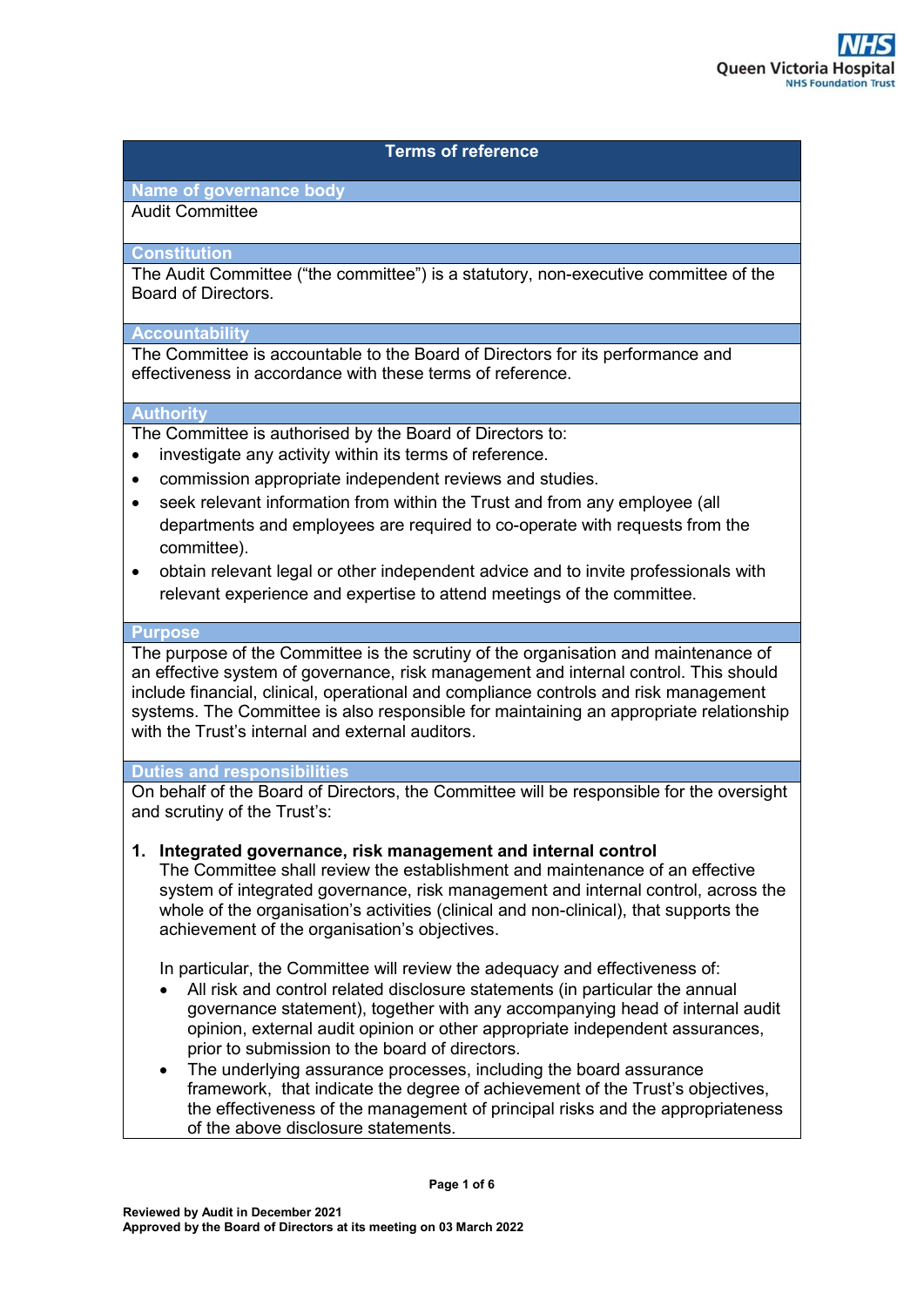- The draft quality accounts, including the rigour of the process for producing the quality accounts, in particular whether the information included in the report is accurate and whether the report is representative of both the services provided by the Trust, and of the issues of concern to its stakeholders.
- The Board of Director sub-committees, including terms of reference, workplans and span of reporting on an annual basis.
- The effectiveness of assurance arrangements over the Trust's role within the Integrated Care System (ISC) and other partnership arrangements.
- The policies for ensuring compliance with relevant regulatory, legal and code of conduct requirements and any related reporting and self-certifications.
- The policies and procedures for all work related to counter fraud and security as required by NHS Protect.

In carrying out this work, the Committee will primarily utilise the work of internal audit, external audit and other assurance functions, but will not be limited to these sources. It will also seek reports and assurances from directors and managers as appropriate, concentrating on the over-arching systems of integrated governance, risk management and internal control, together with indicators of their effectiveness. This will be evidenced through the Committee's use of an effective assurance framework to guide its work and the audit and assurance functions that report to it.

As part of its integrated approach, the Committee will have effective relationships with other key governance bodies of the Trust (for example, the Quality and Governance Committee) so that it understands processes and linkages.

# **2. Financial reporting**

The Committee shall monitor the integrity of the financial statements of the organisation and any formal announcements relating to its financial performance.

The Committee should ensure that the systems for financial reporting to the Board of Directors including those of budgetary control are subject to review as to the completeness and accuracy of the information provided.

The Committee shall review the annual report and financial statements before submissions to the Board of Directors focusing particularly on:

- The wording in the annual governance statement and other disclosures relevant to the terms of reference of the Committee.
- Changes in, and compliance with, accounting policies, practices and estimation techniques
- Unadjusted mis-statement in the financial statements
- Significant judgements in preparation of the financial statements
- Significant adjustments resulting from the audit
- Letters of representation
- Explanations for significant variances

The Committee should review the Trust's standing financial instructions, standing orders and the scheme of delegation on an annual basis and make recommendations for change to the Board of Directors.

# **Internal audit**

The Committee shall ensure that there is an effective internal audit function that meets the Public Sector Internal Audit Standards 2017 and provides appropriate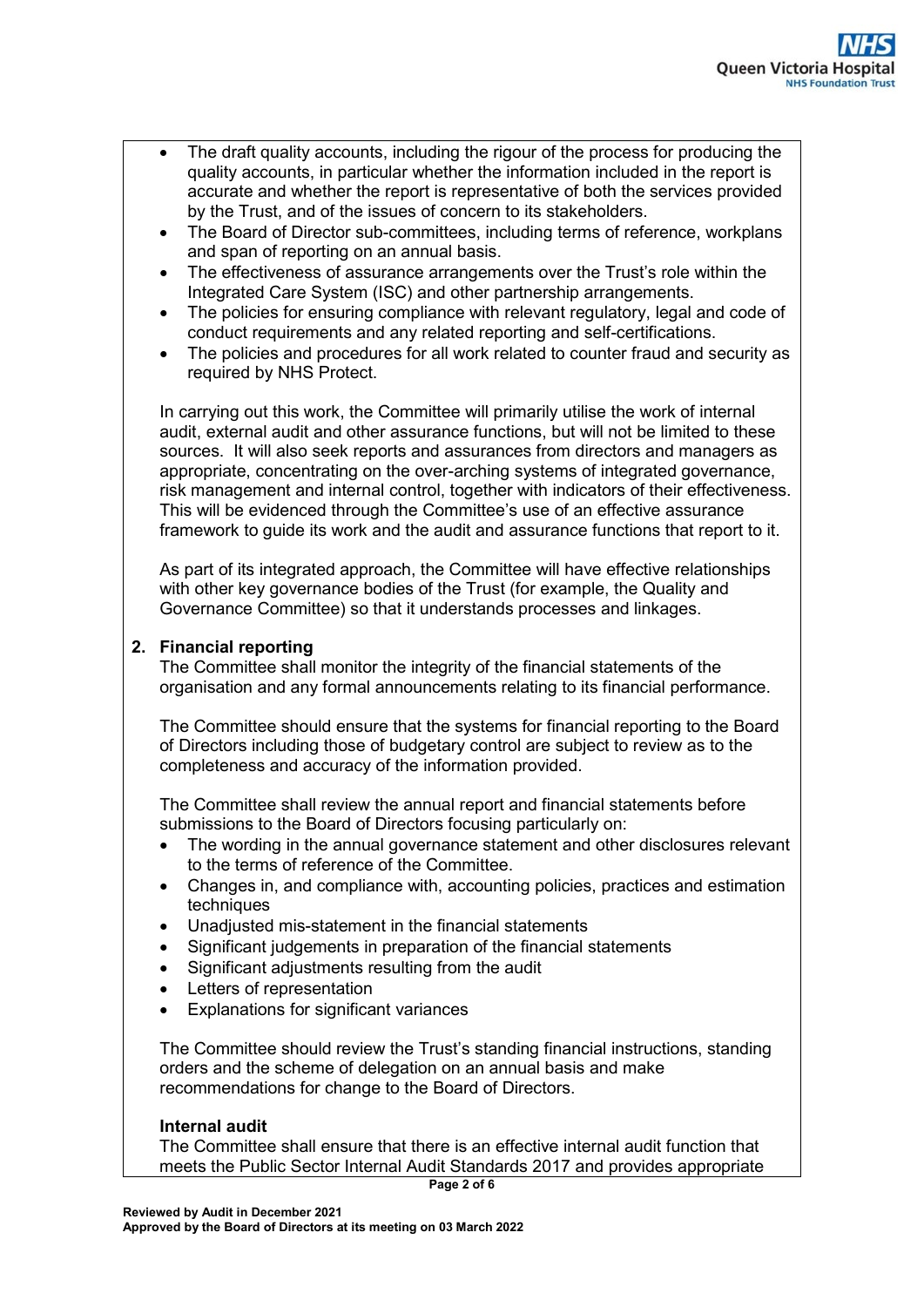independent assurance to the Committee, Chief Executive (as accounting officer) and Board of Directors. This will be achieved by:

- Considering the provision of the internal audit service and the costs involved.
- Reviewing and approving the annual internal audit plan and more detailed programme of work, ensuring that this is consistent with the audit needs of the organisation as identified in the assurance framework.
- Considering the major findings of internal audit work (and management's response), and ensuring co-ordination between the internal and external auditors to optimise the use of audit resources.
- Ensuring that the internal audit function is adequately resourced and has appropriate standing within the organisation.
- Monitoring the effectiveness of internal audit and carrying out an annual review.

# **External audit**

The Committee shall review and monitor the external auditors' independence and objectivity and the effectiveness of the audit process. In particular, the Committee will review the work and findings of the external auditors and consider the implications and management's responses to their work. This will be achieved by:

- Considering the appointment and performance of the external auditors, as far as the rules governing the appointment allow (and making recommendations to the council of governors when appropriate).
- Discussing and agreeing with the external auditors, before the audit commences, the nature and scope of the audit as set out in the annual audit plan.
- Discussing with the external auditors their evaluation of audit risks and assessment of the organisation.
- Reviewing all external audit reports, including the Trust's annual quality report (before its submission to the board of directors) and any work undertaken outside the annual audit plan, together with the appropriateness of management responses.

# **Whistle blowing**

The Committee shall review the effectiveness of the arrangements in place for allowing staff to raise (in confidence) concerns about possible improprieties in financial, clinical or safety matters and ensure that any such concerns raised were investigated proportionately and independently.

# **Counter fraud**

The Committee shall satisfy itself that the organisation has adequate arrangements in place for counter fraud and security that meet NHS Protect's standards and shall review the outcomes of work in these areas.

# **Management**

The Committee shall request and review reports, evidence and assurances from directors and managers on the overall arrangements for governance, risk management and internal control.

The Committee may also request specific reports from individual functions within the organisation (for example, clinical audit).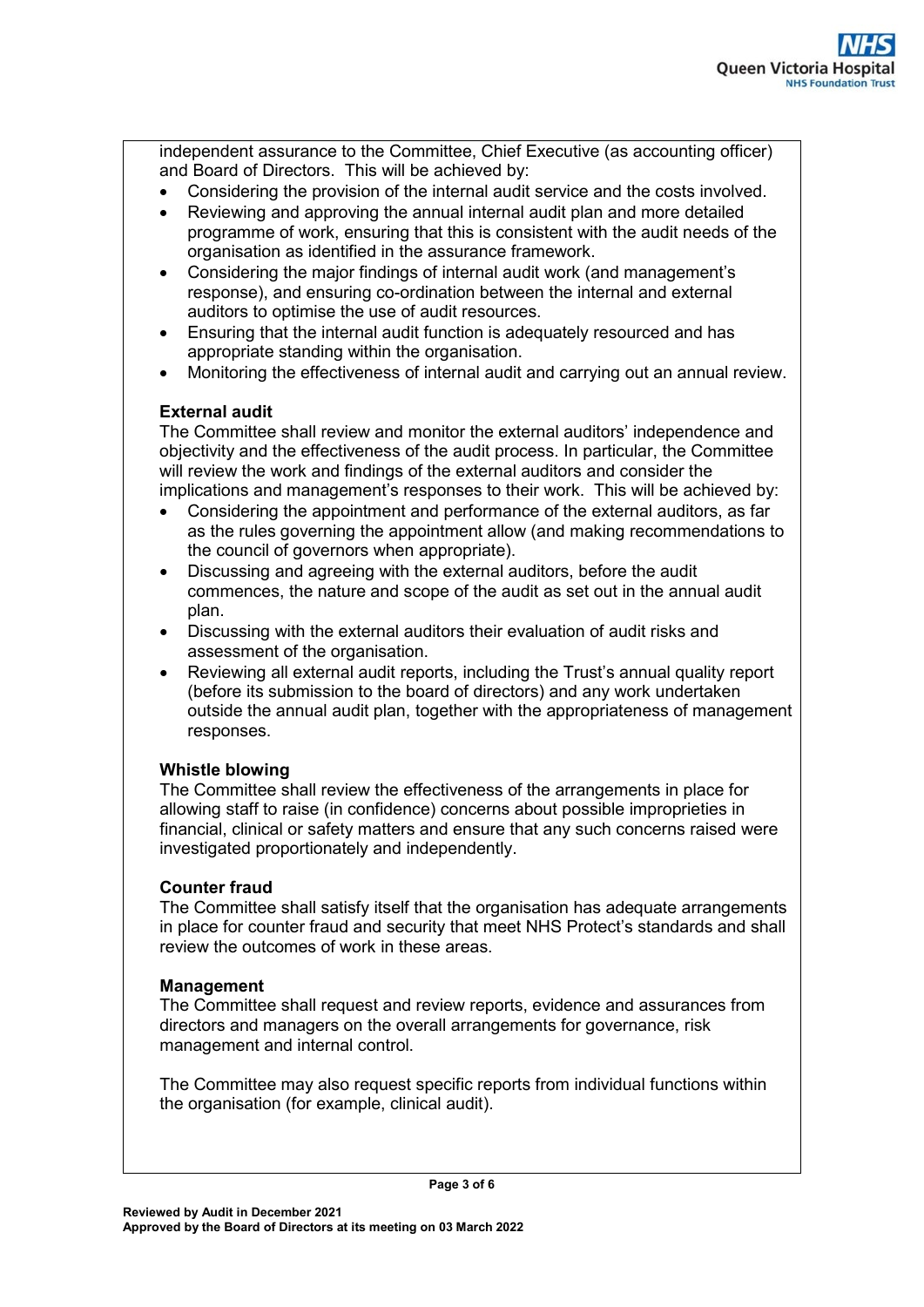### **Other assurance functions**

The Committee shall review the findings of other significant assurance functions, both internal and external to the organisation, and consider the implications for the governance of the organisation.

These will include, but will not be limited to, any reviews by Department of Health arm's length bodies or regulators/inspectors (for example, the Care Quality Commission and the NHS Litigation Authority) and professional bodies with responsibility for the performance of staff or functions (for example, Royal Colleges and accreditation bodies).

In addition, the Committee will review the work of other Committees within the organisation whose work can provide relevant assurance to the Committee's own areas of responsibility. In particular, this will include any clinical governance, risk management or quality committees that are established.

In reviewing the work of a clinical governance committee, and issues around clinical risk management, the Committee will wish to satisfy itself on the assurance that can be gained from the clinical audit function.

#### **Meetings**

Meetings of the Committee shall be formal, minuted and compliant with relevant statutory and good practice guidance as well as the Trust's codes of conduct.

The Committee will meet at least four (4) times a year.

At least once a year, the Committee should meet privately with representatives of the external and internal auditors.

The Chair of the Committee may cancel, postpone or convene additional meetings as necessary for the Committee to fulfil its purpose and discharge its duties.

The Board of Directors, Chief Executive (as accounting officer), representative of the external auditor and head of internal audit may request additional meetings if they consider it necessary.

### **Chairing**

The Committee shall be chaired by a non-executive director, appointed by the Trust Chair following discussion with the Board of Directors.

If the Chair is absent or has a conflict of interest which precludes his or her attendance for all or part of a meeting, the Committee shall be chaired by one of the other nonexecutive director members of the Committee.

The representative of the external auditor, head of internal audit, and counter fraud specialist have the right of direct access to the Chair of the Committee to discuss any matter relevant to the purpose, duties and responsibilities of the Committee or to raise concerns.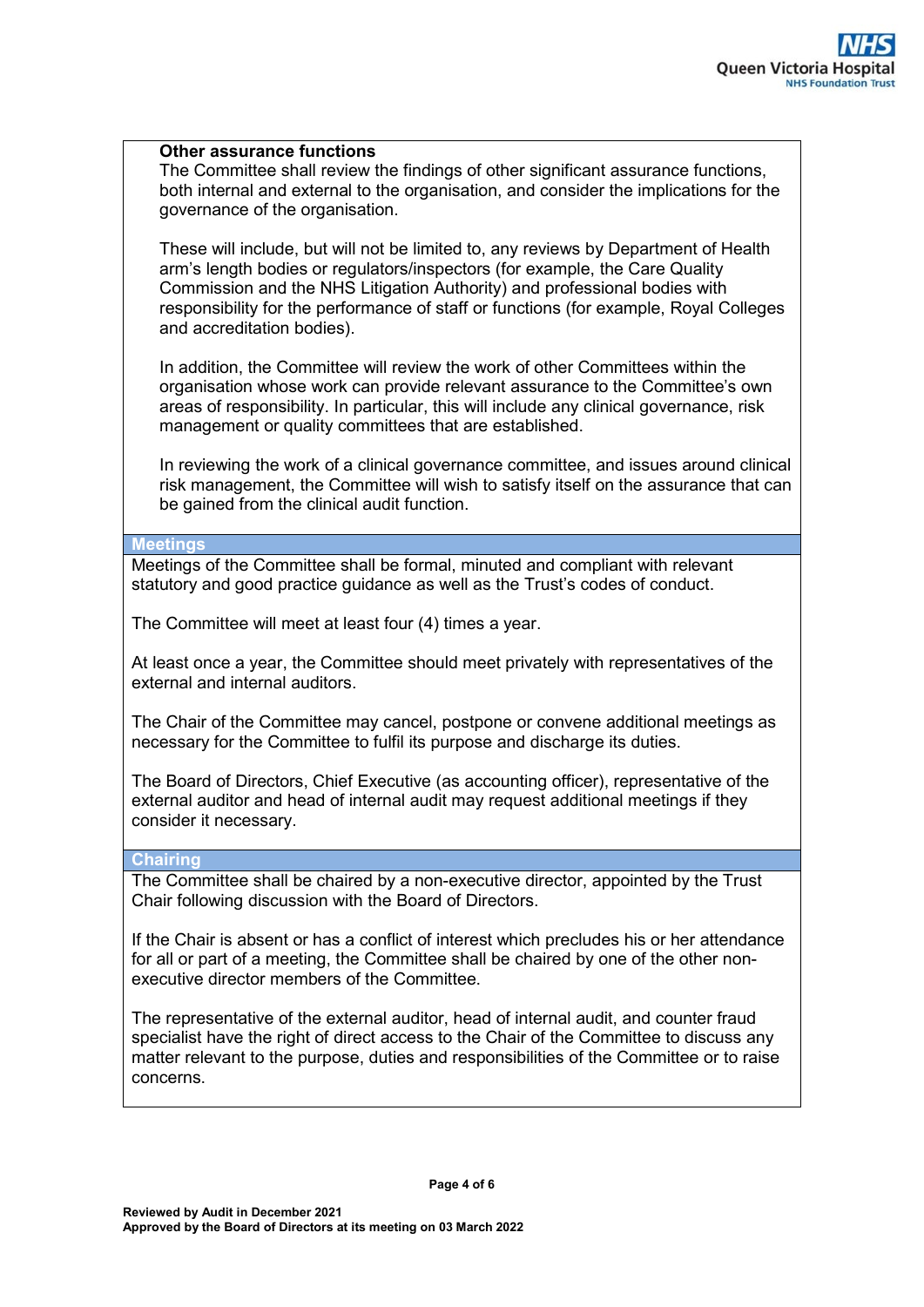### **Secretariat**

The Deputy Company Secretary shall be the secretary to the Audit Committee and shall provide administrative support and advice to the chair and membership. The duties of the secretary shall include but not be limited to:

- Preparation of the draft agenda for agreement with the Chair
- Organisation of meeting arrangements, facilities and attendance
- Collation and distribution of meeting papers
- Taking the minutes of meetings and keeping a record of matters arising and issues to be carried forward
- Maintaining the Committee's work programme.

# **Membership**

# **Members with voting rights**

The Committee will comprise at least three non-executive directors who shall each have full voting rights. The Chair of the Trust shall neither chair nor be a member of the Committee but can attend meetings by invitation of the Committee Chair.

# **Ex-officio attendees without voting rights**

- Chief Executive (as Accounting Officer) who shall discuss with the Committee at least annually the process for assurance that supports the annual governance statement. The Chief Executive should also be in attendance when the Committee considers the draft annual governance statement along with the annual report and accounts.
- Representatives of the Trust's internal auditors.
- Representatives of the Trust's external auditors.
- The Trust's counter fraud specialist who shall attend at least two meetings of the Committee in each financial year.

# **In attendance without voting rights**

The following posts shall be invited to attend routinely meetings of the Committee in full or in part but shall neither be a member nor have voting rights:

- Executive Director of Finance.
- Chief Nurse
- The secretary to the Committee (for the purposes described above).
- Designated deputies (as described below).
- Any other member of the Board of Directors, senior member of Trust staff or advisor considered appropriate by the chair of the Committee, particularly when the Committee will consider areas of risk or operation that are their responsibility.

#### **Quorum**

For any meeting of the Committee to proceed, two non-executive director members of the Committee must be present.

# **Attendance**

Members and attendees are expected to attend all meetings or to send apologies to the chair and Committee secretary at least one clear day\* prior to each meeting.

Attendees may, by exception and with the consent of the chair, send a suitable deputy if they are unable to attend a meeting. Deputies must be appropriately senior and empowered to act on behalf of the Committee attendee.